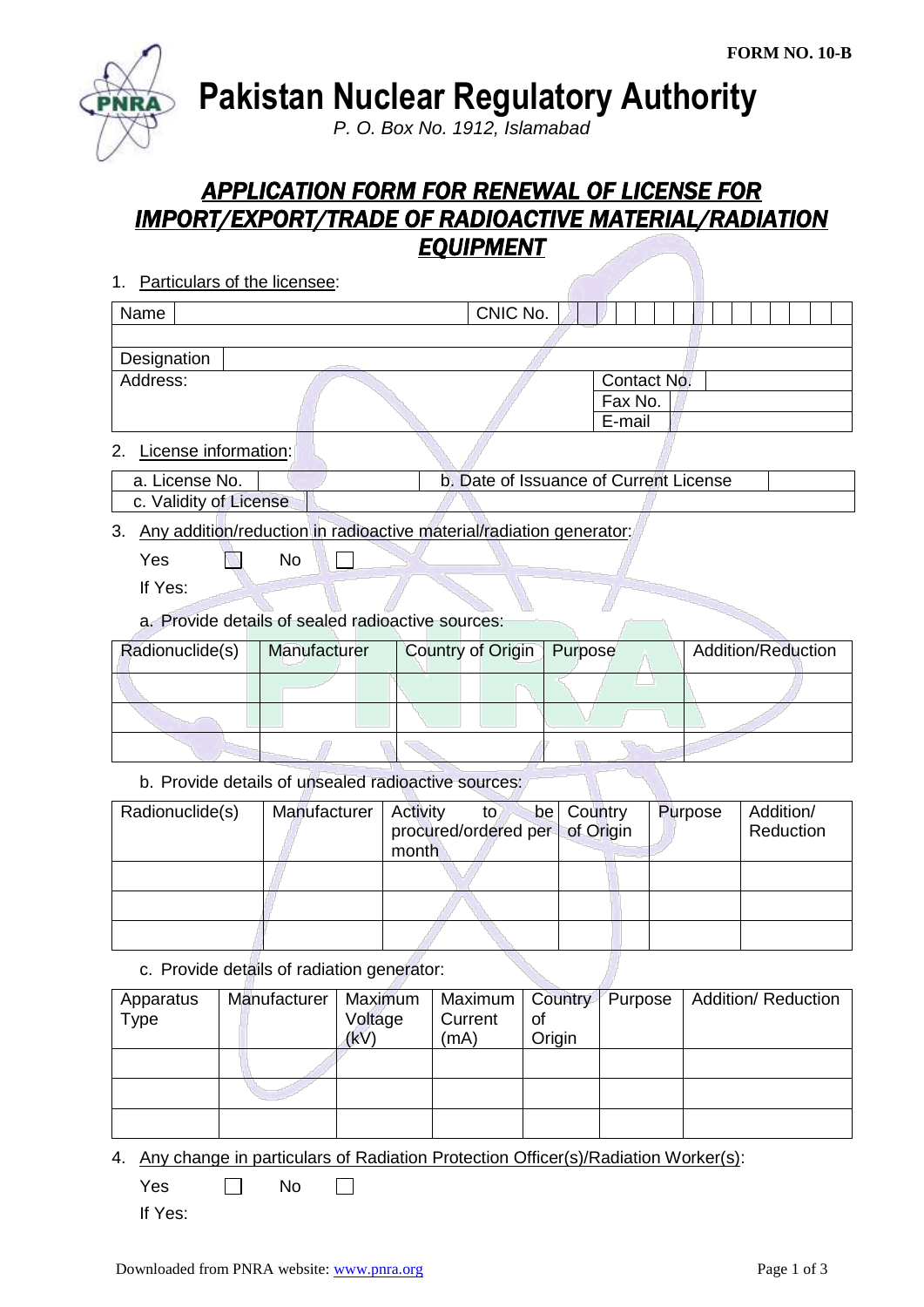Provide details below:

|      | FIUVIUU UULAIIS DUIUW. |                          |                                                                                                                                                                                             |                 |                                             |                                  |                |
|------|------------------------|--------------------------|---------------------------------------------------------------------------------------------------------------------------------------------------------------------------------------------|-----------------|---------------------------------------------|----------------------------------|----------------|
| Name |                        | Designation              | CNIC No.                                                                                                                                                                                    | Age             | Qualification                               | Experience/<br>Training          | Left<br>Joined |
|      |                        |                          |                                                                                                                                                                                             |                 |                                             |                                  |                |
|      |                        |                          |                                                                                                                                                                                             |                 |                                             |                                  |                |
|      |                        |                          |                                                                                                                                                                                             |                 |                                             |                                  |                |
| 5.   |                        |                          | Status of previous inspection recommendations:                                                                                                                                              |                 |                                             |                                  |                |
|      |                        |                          |                                                                                                                                                                                             |                 |                                             |                                  |                |
|      |                        |                          |                                                                                                                                                                                             |                 |                                             |                                  |                |
|      |                        |                          |                                                                                                                                                                                             |                 |                                             |                                  |                |
| 6.   |                        |                          | Details of radiation incident/accident occurred during previous licensing period (if any):                                                                                                  |                 |                                             |                                  |                |
|      |                        |                          |                                                                                                                                                                                             |                 |                                             |                                  |                |
|      |                        |                          |                                                                                                                                                                                             |                 |                                             |                                  |                |
| 7.   |                        | License Fee Information: |                                                                                                                                                                                             |                 |                                             |                                  |                |
|      |                        |                          | a) License renewal fee may be submitted via Askari Bank (All branches). The Askari                                                                                                          |                 |                                             |                                  |                |
|      |                        |                          | bank challan may be obtained from respective Regional Directorate or may be                                                                                                                 |                 |                                             |                                  |                |
|      |                        |                          | downloaded from: https://www.pnra.org/bankChalan.asp<br><b>OR</b>                                                                                                                           |                 |                                             |                                  |                |
|      |                        |                          | b) License renewal fee may be submitted via Pay Order/Bank Draft in favor of "Director                                                                                                      |                 |                                             |                                  |                |
|      |                        |                          | Finance PNRA, Islamabad". In this case, please provide the following details:                                                                                                               |                 |                                             |                                  |                |
|      |                        |                          |                                                                                                                                                                                             |                 |                                             |                                  |                |
|      |                        |                          |                                                                                                                                                                                             |                 |                                             |                                  |                |
|      |                        |                          |                                                                                                                                                                                             |                 |                                             |                                  |                |
|      |                        |                          |                                                                                                                                                                                             | <b>Contract</b> | <b>The Company of the Company</b>           |                                  |                |
|      |                        |                          |                                                                                                                                                                                             |                 |                                             |                                  |                |
|      |                        |                          | I, hereby, affirm that all the particulars given above are correct to the best of my                                                                                                        |                 |                                             |                                  |                |
|      |                        |                          | knowledge and belief and I undertake to abide by the provisions of PNRA Ordinance - 2001,<br>Regulations for the Licensing of Radiation Facility (ies) other than Nuclear Installation(s) - |                 |                                             |                                  |                |
|      |                        |                          | PAK/908, all other applicable PNRA Regulations, imposed license conditions and directives                                                                                                   |                 |                                             |                                  |                |
|      | issued thereto.        |                          | issued by the Authority from time to time including any guidelines or amendments/revisions                                                                                                  |                 |                                             |                                  |                |
|      |                        |                          |                                                                                                                                                                                             |                 |                                             |                                  |                |
|      |                        |                          |                                                                                                                                                                                             |                 | Signature of the Licensee: ________________ | Dated: _________________         |                |
|      |                        |                          |                                                                                                                                                                                             |                 |                                             |                                  |                |
|      |                        |                          |                                                                                                                                                                                             |                 |                                             | Seal of Office: <u>contained</u> |                |
|      |                        |                          |                                                                                                                                                                                             |                 |                                             |                                  |                |
|      |                        |                          |                                                                                                                                                                                             |                 |                                             |                                  |                |
|      |                        |                          | Please check the following documents are attached/submitted:                                                                                                                                |                 |                                             |                                  |                |
|      |                        |                          | i. Updated list along with annual dose record of radiation workers                                                                                                                          |                 |                                             | Yes<br>No                        |                |
|      |                        |                          | ii. Updated inventory of radioactive material/radiation generator<br>iii. List of updated/revised documents e.g. RPP, etc.(if any)                                                          |                 |                                             | Yes<br>No<br>Yes<br>No           |                |
|      |                        | marianga gartifigata     | iv. Copy of CNIC(s) of newly appointed radiation workers                                                                                                                                    |                 | nnaintaduosh(nr/a)                          | Yes<br>No                        |                |

v. Qualification and experience certificate of newly appointed worker(s)  $\begin{array}{ccc} \uparrow$  Yes  $\Box & \mathsf{No} & \Box \\ \downarrow$  Wo  $\Box & \mathsf{No} & \Box \end{array}$ vi. Pay Order/Bank Draft/Copy of Bank Challan